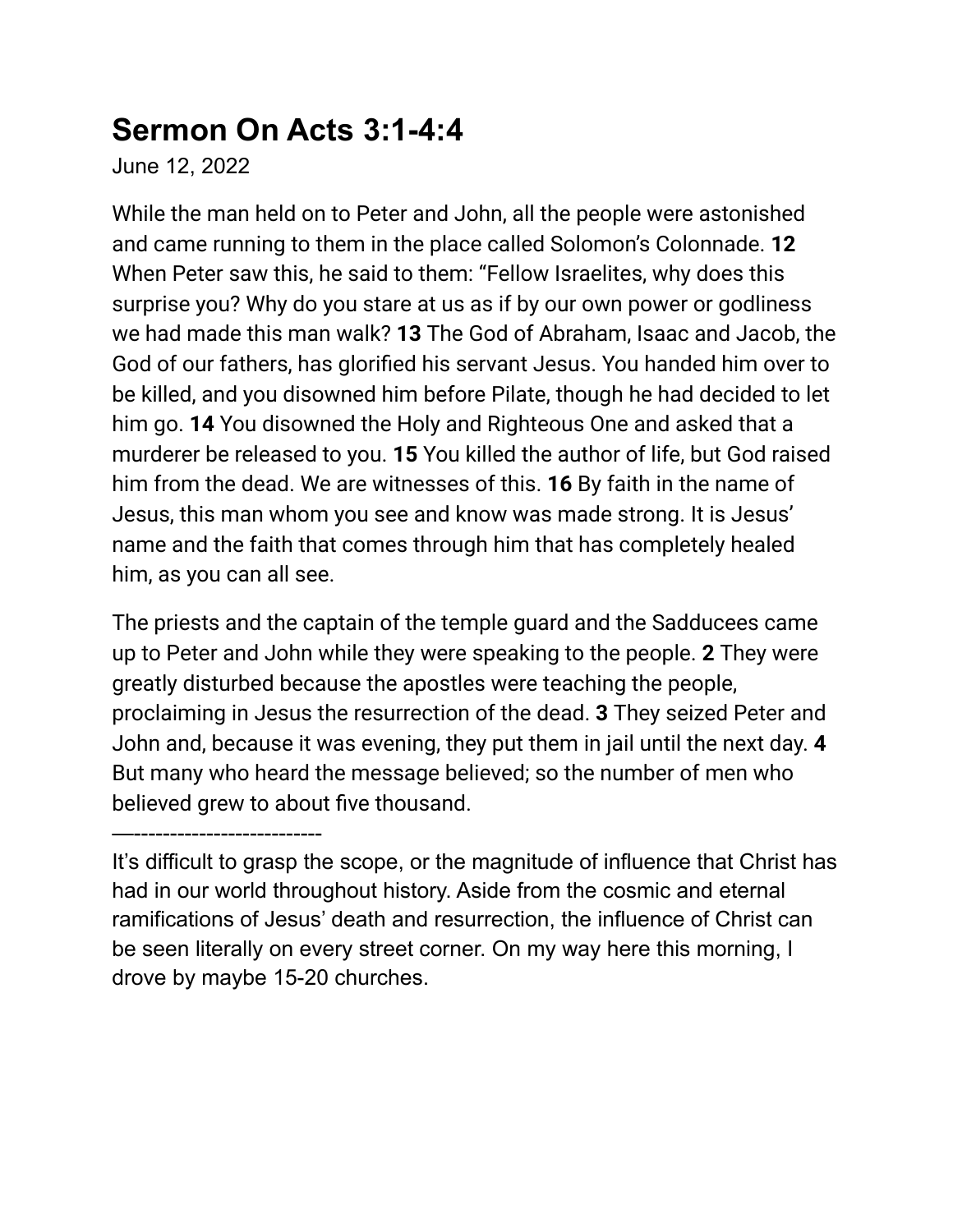American cities, streets, and landmarks have regularly been named with Christianity or Christian lore in mind. You've probably heard of Bethany, or Zion, or Goshen, or Emmaus not to mention all the Saint This-and-Thats. There's even a Hell, Michigan. They have a website which appears to been created in 1998 and never updated where it states: "More people tell you to go to our town than anywhere else on Earth."

Biblical names are so commonplace that we don't even bat an eye when we hear of someone having a name like David, Joshua, Lydia, Samuel, Elijah, Elizabeth, or Abigail.

Christ followers have been everything from slaves and prisoners, to simple farmers and factory workers, to middle-class families, to business owners, to CEO's, to politicians, kings and queens, and even emperors. Christians are athletes, artists, scientists, doctors, lawyers, teachers, and even pastors!

Christians founded schools, hospitals, orphanages, human rights organizations, and holidays. Our history is rich with the movement of God's people and the influence of Christ in just about everything and anywhere people are concerned.

In 2010 Pew Research did a study on the size and distribution of Christianity and found that there are 2.18 billion Christians of all ages around the world, representing nearly a third of the estimated global population. Christians are also geographically widespread – so far-flung, in fact, that no single continent or region can indisputably claim to be the center of global Christianity.

The influence of Christianity is so vast, its adherents so numerous, that one can hardly imagine that at one point in the early first century, the number of Christians was barely enough to fill every the seat in a Golden Corral on all-you-can-eat ribs night.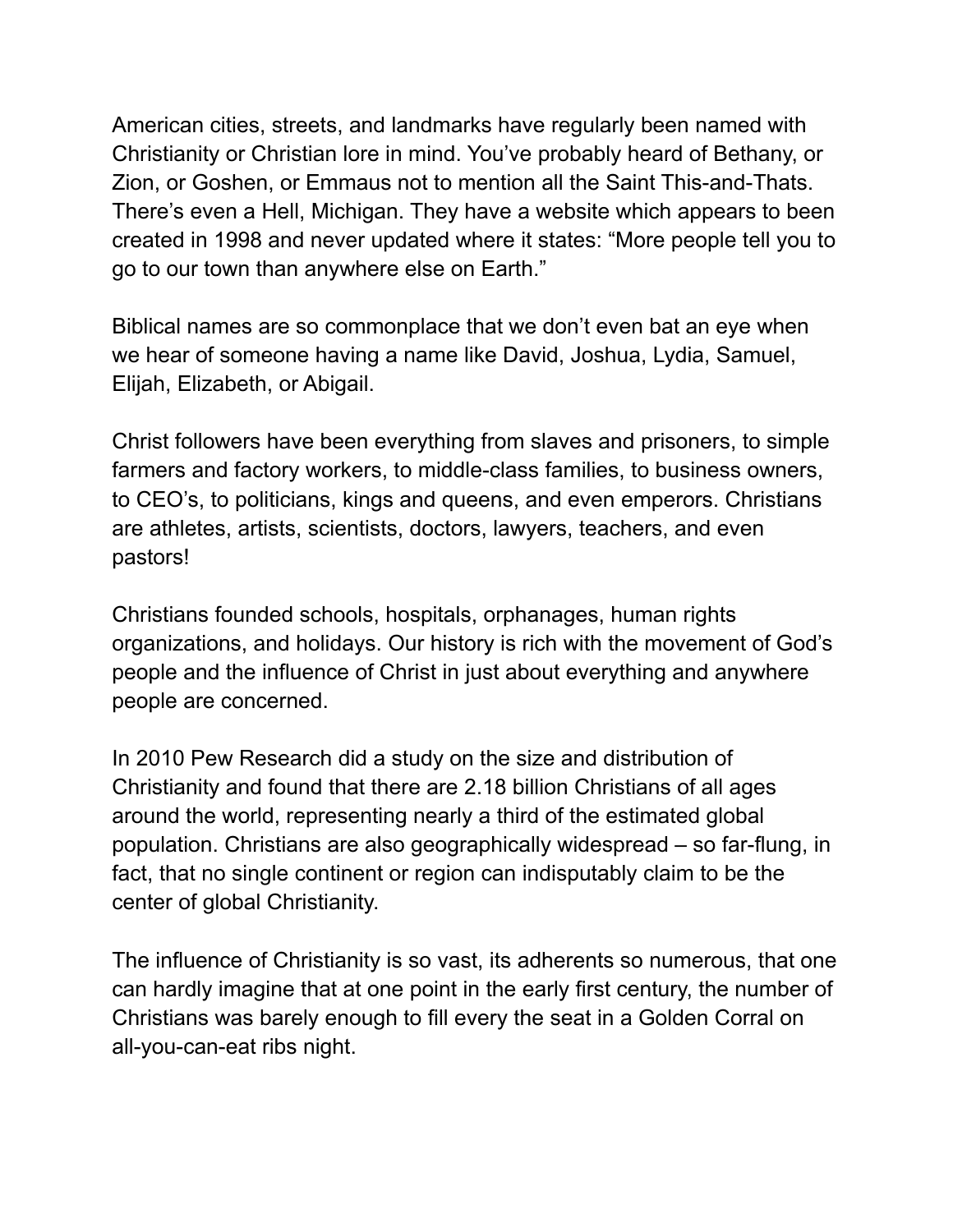According to The First Thousand Years: A Global History of Christianity by Robert Louis Wilken, "at the end of the first century there were fewer than ten thousand Christians in the Roman Empire. The population at the time numbered some sixty million, which meant that Christians made up one hundredth of one percent."

So when we go back to look at the book of Acts, understand that we are reading about the very humble beginnings of Christianity. Last week, Lisa preached about the day of Pentecost when there were about 120 Christians and about 3000 more became believers - back then, they didn't even call themselves Christians - that wouldn't come until later.

Yet, when we read these stories, we get the impression that whatever Jesus started with this rag-tag group of disciples and their families had the inexplicable power of the Holy Spirit behind it turning ordinary Jews and Gentiles into followers of "The Way."

And of course, we are a part of this ongoing movement. Do you ever think of it that way? First Church doesn't exist for itself, but for the thing that started in another world, in another time, when God put on flesh and started teaching that the Father was trying to restore all creation back to himself and that until then, we should love one another and teach others to do the same.

If you were to give our church, First Church, a rating based on how well you thought we were living up to the mission of the early church to share the life and love of Jesus, what would you give it? What score would you give us?

To answer that question, it helps to read these stories of what the church was up to from the very beginning. We can see if we're still doing the same things. Last week was Pentecost which was the start - where it all began. Once things were started, the church continued to gain momentum - what were they up to?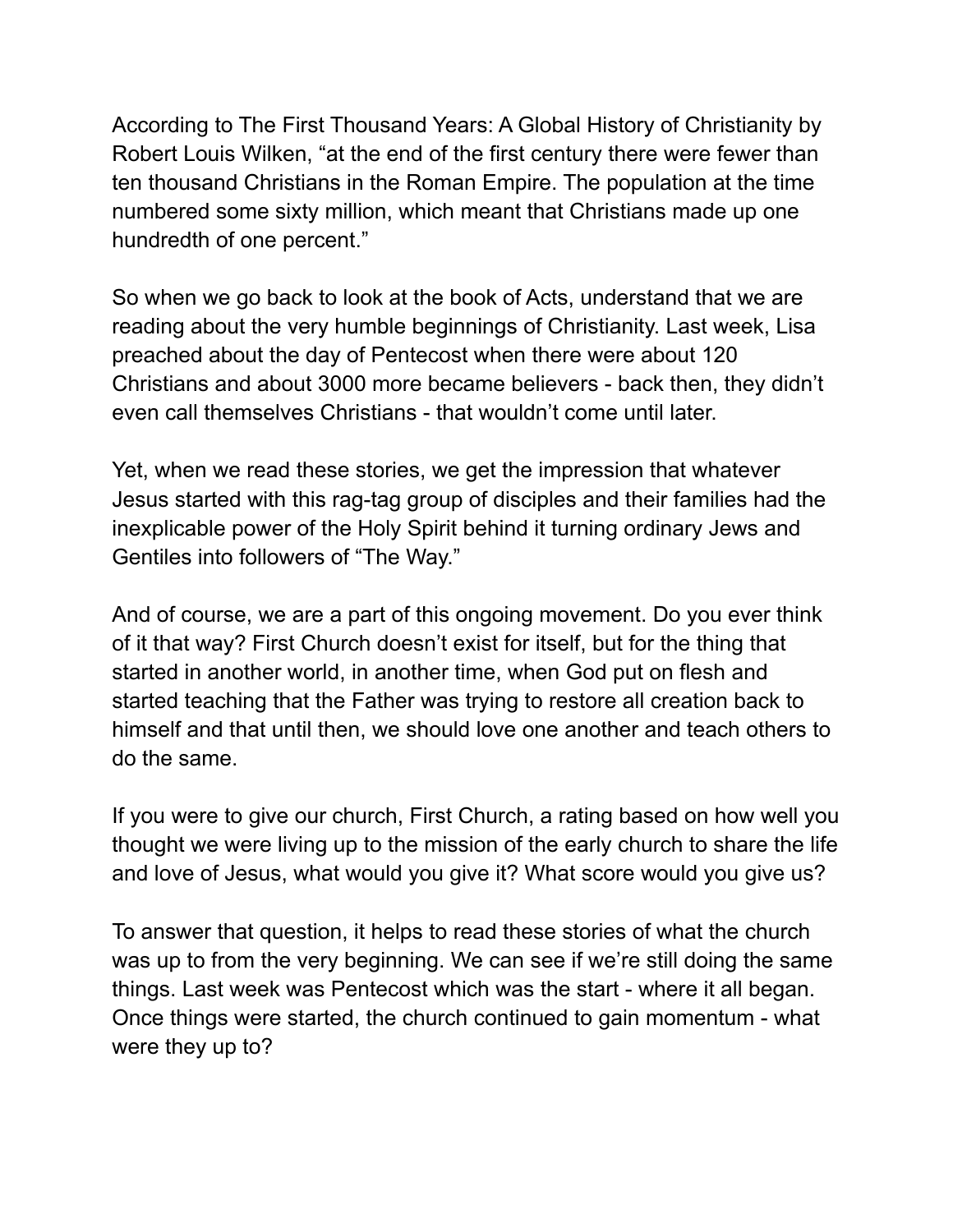This morning we're going to look at 3 things that represent the momentum of the early church.

A quick note - the book of Acts isn't an instructional guide for how to build a church. It's simply the story, or a collection of stories, of what the early church was doing right after Jesus commissioned them to continue his ministry. As we look at these stories we're not looking for specific details about how to operate church, we're looking at what these people were doing in the wake of receiving the Holy Spirit. They were just trying to spread the message of Jesus and make more disciples.

## **1. The earliest Christians were driven by compassion.**

Peter says to the man, just before healing him: "Silver or gold I do not have, but what I do have I give you."

What if we adopted that line of thinking: I may not have what you're asking for, but what I do have, I give it away.

The earliest Christians, following the example of Jesus, held deep compassion for the people they were ministering to: what I have, I give you.

I was reading a story about someone who left a \$20 tip to a waiter at a restaurant. What he really left was a religious pamphlet disguised to look like a \$20 bill. When folded up, this pamphlet looks like a \$20, but when you open it, it reads: "Don't be fooled! There is something you can have more valuable than money," On the back is an eight-paragraph argument for why the recipient should buy a bible and become a Christian. What a great introduction to Christ. Trickery!

If your takeaway from this story is that our generosity can simply be replaced by "giving the gift of Jesus," then you're missing half the message. Driven by compassion, the early church sought to teach people about Jesus *and* share their resources. The following chapters of Acts go on to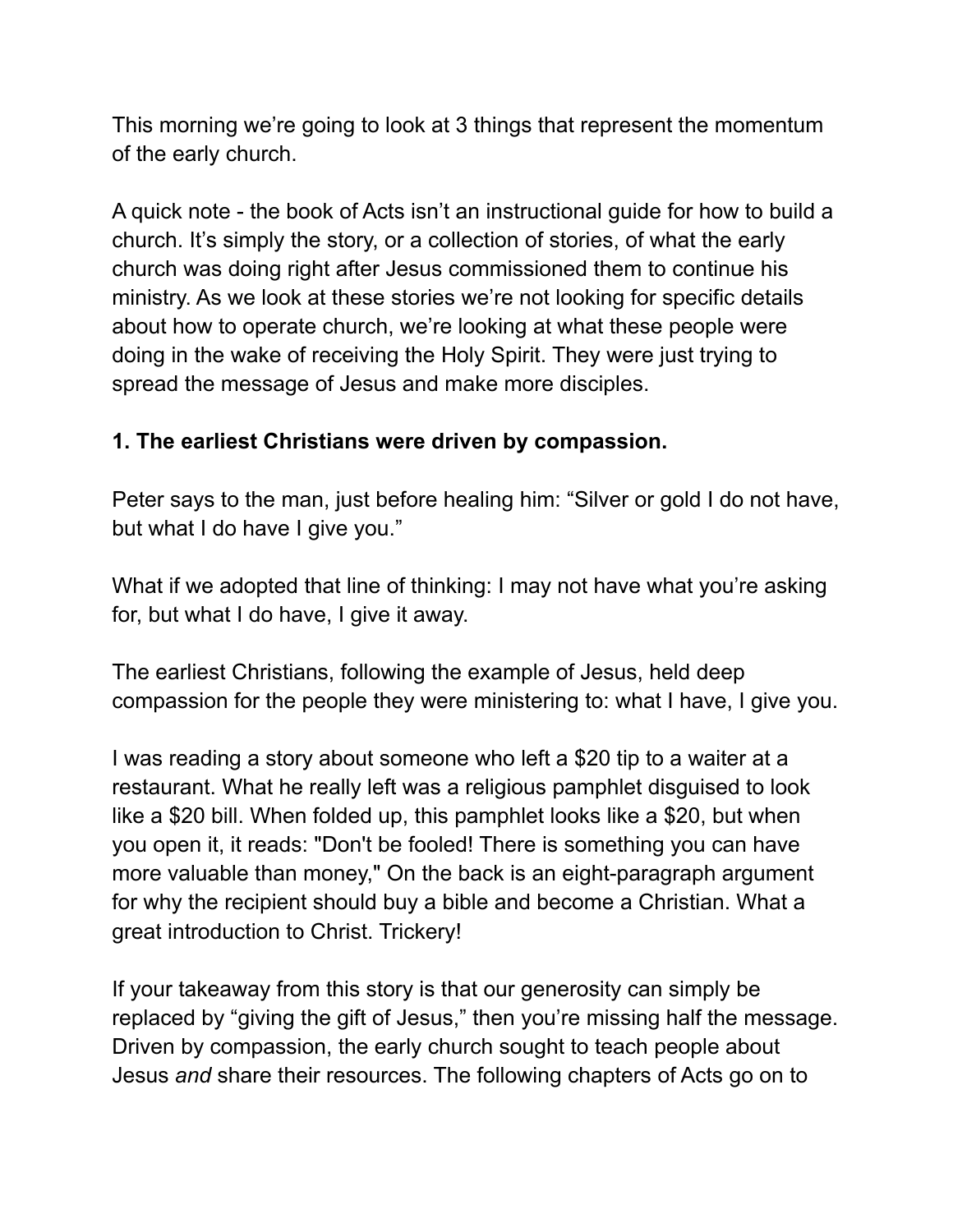describe the efforts of the apostles to meet both the material and spiritual needs of the people.

My grandfather was like that. He drove a 1962 Studebaker Lark and it was like the ministry mobile. He kept an old milkcrate below the dash filled with small devotionals and various religious literature. He'd drive around town to shut-ins and folks from the church who he hadn't seen in a while or had hoped to see at his church. He'd stop by, pray with people, listen to them tell their stories, and leave behind something from his milkcrate. If they needed money, he'd slip them a \$10 or \$20. If they needed some work done, he'd roll up his sleeves. If they needed a ride, well…hop on in. He was old-school, but he loved people and he wanted to meet their needs in whatever way he could. (yesterday, texting my dad)

Our faith and compassion should lead us to healing the world in Jesus' name in whatever way we can. What if our attitude was: "what I do have, I give you"?

There may be a question creeping into your mind right now. Something like: why don't we have these miracles happening today? What happened to that incredible power to heal and cast out sickness?

It's a great question and I'm not sure I have a satisfying answer. It seems to me that the power of the Holy Spirit was particularly potent during the time of Jesus' ministry and the start of the church. It is very rare to hear stories of this kind of healing in more recent history and nearly all such stories are met with fair skepticism as bad-faith actors have exploited the faith of the religious for personal gain.

I believe that the "signs and wonders" of that time were in place precisely because that's when they were needed. I believe that God was doing a specific thing in a specific time and used specific means to accomplish his will.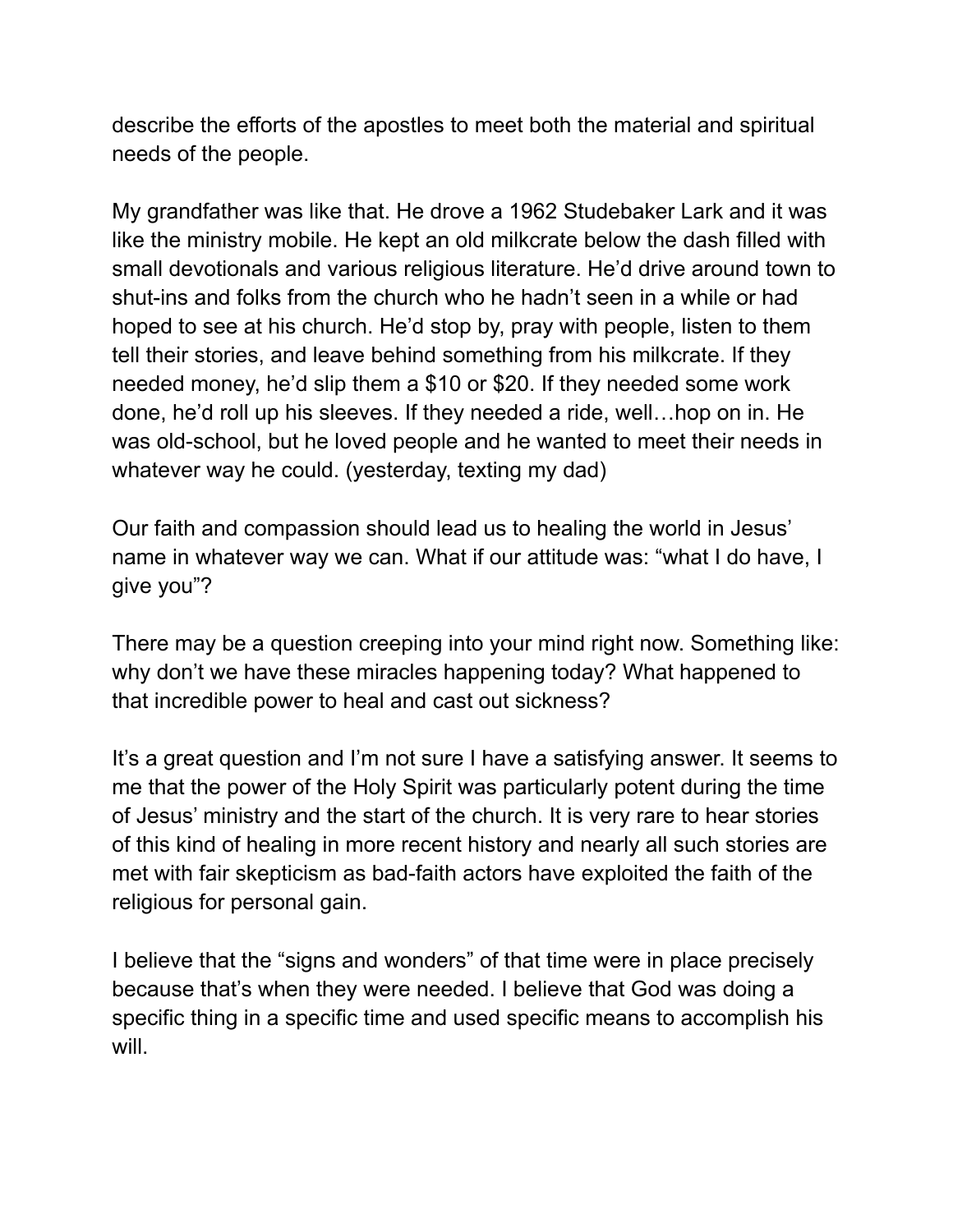When Michele and I were dating and in particular around the time we got married, there was a lot more energy invested in making sure that our marriage got going in the right way. Premarital counseling, taking care of wedding details, planning our living arrangements, consolidating finances, and rearranging our personal ways of doing things so that the two of us could transition to being one - a team, a partnership. Doing this required a massive effort on our part and on the part of friends and family. It required attention to detail and resources set aside specifically for that purpose. It was an exhilarating few months, full of romance and dreaming dreams and super late nights and bursts of anticipation and joy and sometimes anxiety. It was wonderful, but it's not sustainable. As people tend to say when reality - or maybe just the natural rhythms of life return - "the honeymoon is over."

To maintain and thrive in our marriage doesn't require the same energy and focus as it did to start it. That's just the reality of things. We make adjustments, we offer forgiveness, and we make special moments as we learn to live in our new reality.

So it's only a theory of mine that this is the kind of scenario we're looking at in the book of Acts. The start of the church is surrounded by signs and wonders and a fervor for the Gospel that you don't see today, maybe because it was simply unique to that time. (again, just a theory)

I believe to focus on the miracle would be to focus on the wrong thing. The thing we can replicate is the willingness to give of ourselves for the restoration of our community and the people who live in it.

If you hang around this church long enough, you will see people give themselves away. Whether it's building homes with Habitat, or passing out food at the Friday Food Truck, or giving up their Saturdays so families with special needs can get a break.

One ministry that I'd like to give a shoutout to is our Stephen Ministry. These are men and women in our church who are trained to care for other members and their family by simply listening. When you or a family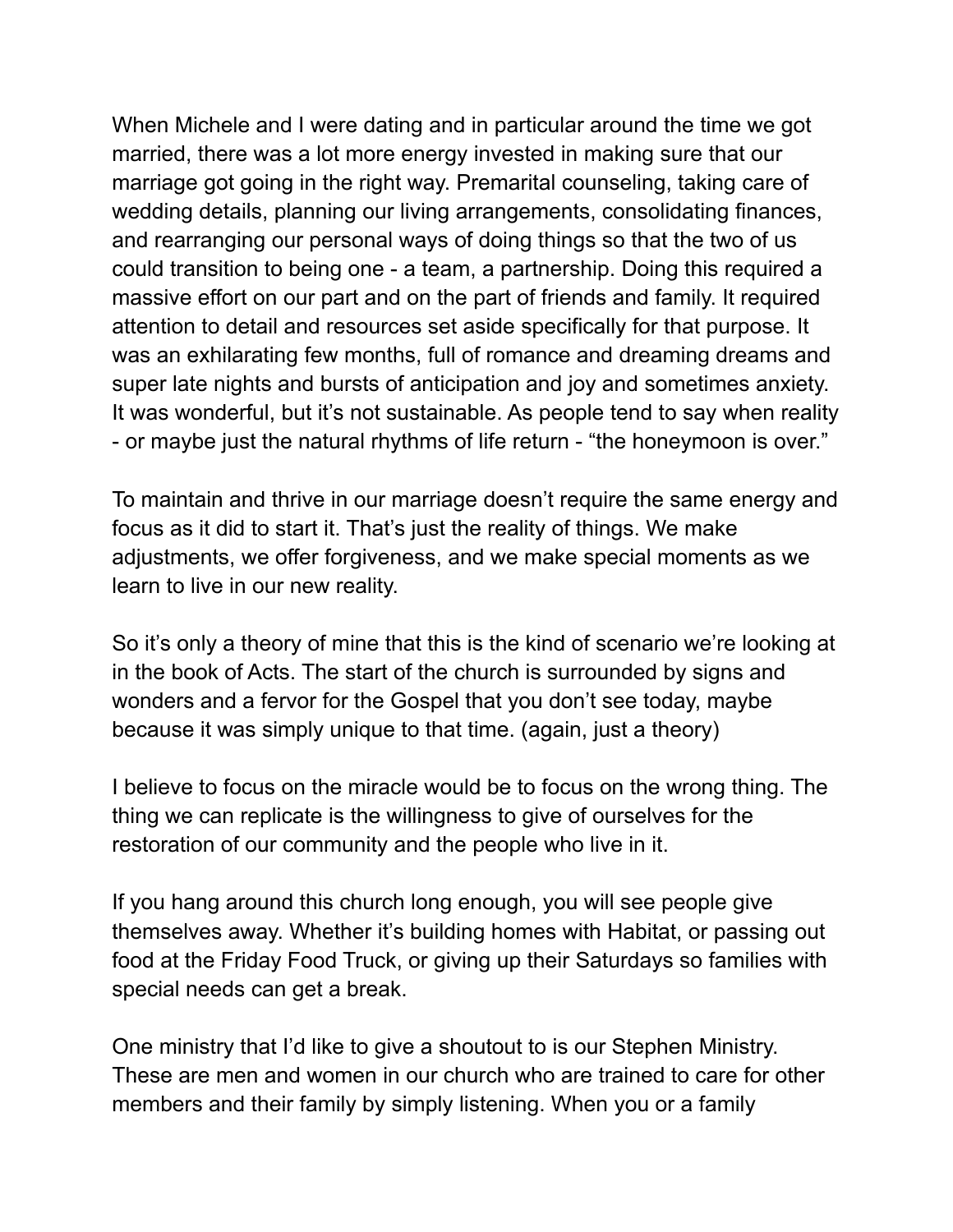member might be going through a tough time, a Stephen Minister is available to listen and comfort. They don't give advice, they aren't professional counselors or anything like that. It's not their motto, but they certainly embody the spirit of: what I do have, I give you.

## **2. The second thing that seems to be driving the momentum of the early church is that the core of their ministry was faith in Jesus.**

Picture this scene. A miracle is performed and there's all this commotion and people are running onto the scene and crowding around. They recognize this one-lame beggar walking, no, jumping (!) and praising God. And now, as you'd expect, they're gawking at Peter and John. They are now witnesses to a miracle.

Humans have a tendency of elevating anyone to celebrity status when a man or woman displays a particular power or aptitude. This is true of musicians, athletes, politicians, business owners, or just the insanely rich and talented.

But notice how Peter responds to the crowd in this scenario:

Peter says in verses 13 and 16, "Fellow Israelites, why does this surprise you? Why do you stare at us as if by our own power or godliness we had made this man walk? "By faith in the name of Jesus, this man whom you see and know was made strong. It is Jesus' name and the faith that comes through him that has completely healed him, as you can all see."

The next day, when Peter and John are on trial for this "public disturbance" the high priest and rulers and elders and teachers are examining them and it says in 4:13 - "When they saw the courage of Peter and John and realized that they were unschooled, ordinary men, they were astonished and they took note that these men had been with Jesus."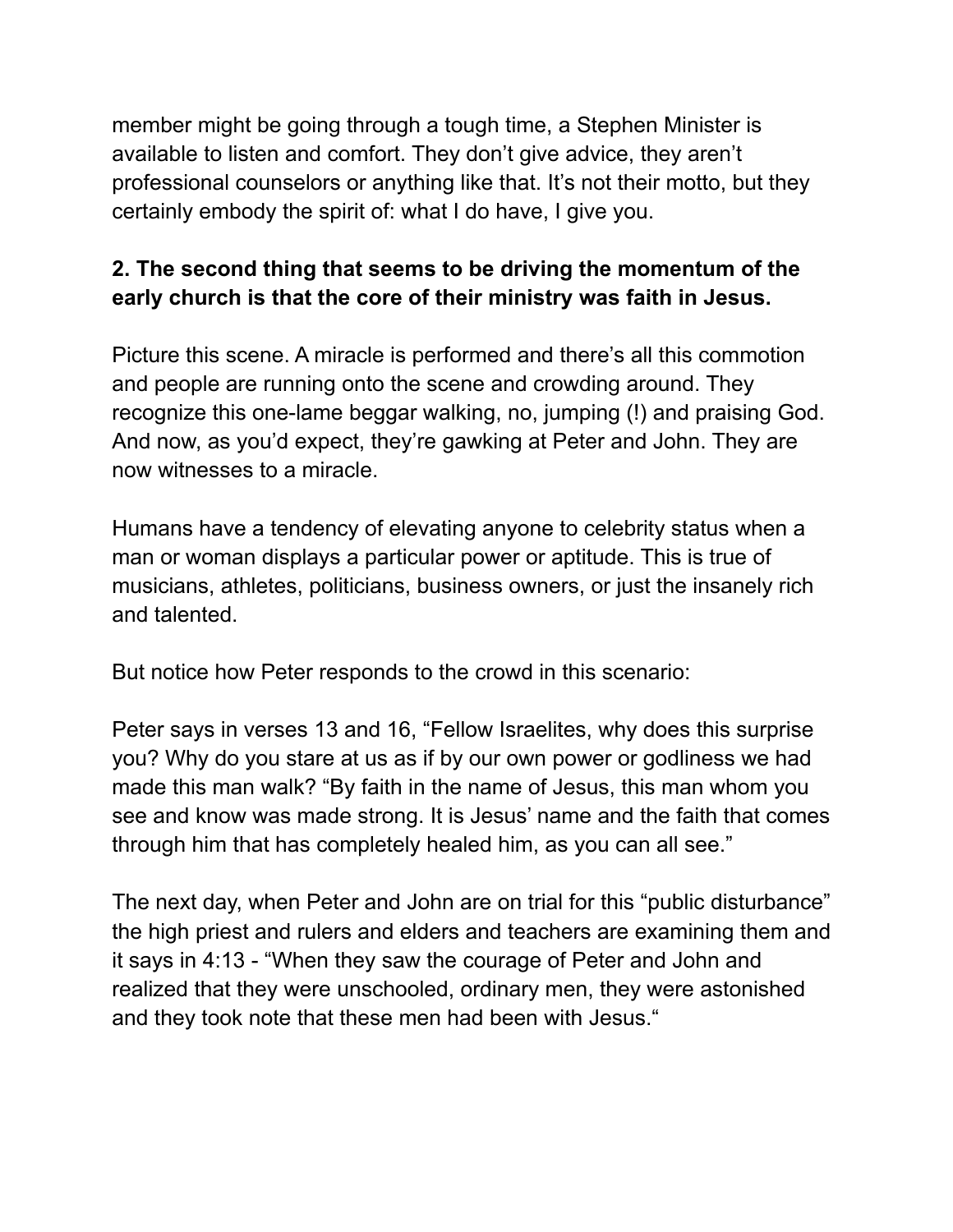The point here is that the early church didn't lose sight of the source of their compassion and power - Jesus Christ. They stayed faithful to the Jesus mission and you'll notice that it goes one of two ways…

1. When the work of the Kingdom is met with growth and celebration and changed lives, it's all credited back to Jesus and faithfulness to his mission.

2. When the work of the Kingdom is met with fear, persecution, and threat of violence, they still remain faithful to the mission of Jesus. They lean into the promise of Jesus' salvation.

Just one chapter over in Acts, 5 we can read about the Apostles being arrested (again) for teaching about Jesus. When they get out of jail they are ordered not to do that any more and then they are flogged. The scripture says they left "rejoicing because they had been counted worthy of suffering disgrace for the Name [of Jesus]."

When it was good, they celebrated God's goodness, and when it was bad they clung to the promise of salvation. They kept Christ at the center of their ministry no matter how it was going.

We must also live with these two realities - when we are blessed we give glory to God and when it seems like we're cursed, instead of blaming God, we put our hope in his faithfulness.

## **3. The third thing I observe the early church doing, is a willingness to be counter-culture.**

This will always be true of anyone proclaiming the Gospel of Christ.

Not every culture across the history of the world will be hostile toward Christianity. Take for example this great experiment we're all living in right now…America. You have the freedom to attend church, talk openly about Christ, and if you want to slap a Jesus Saves bumper sticker on your car or shout from the street corner that God's love is for all, you can!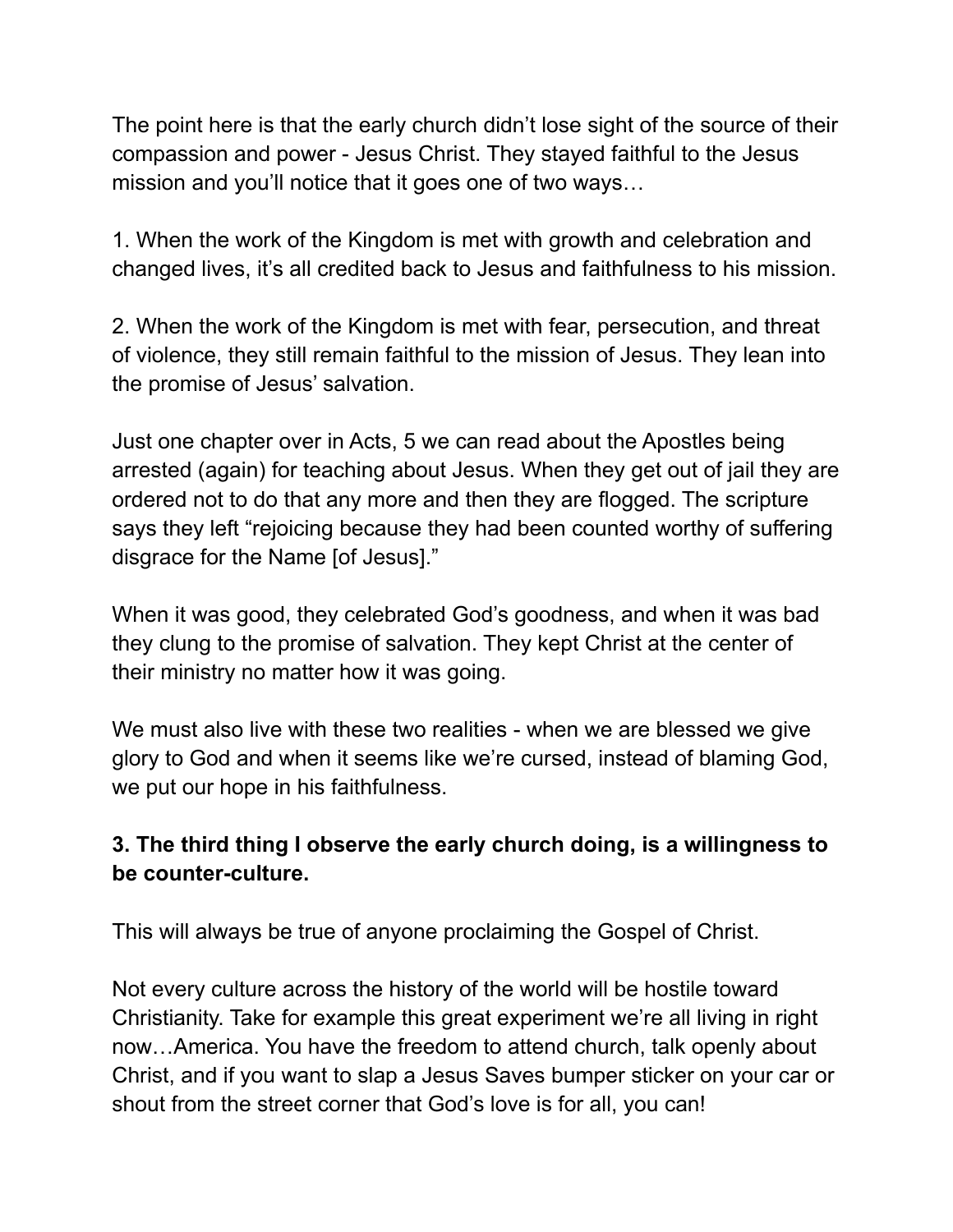But even in this time of religious generosity, the message of Jesus is counter-cultural. Sin will always have a controlling hand in the forces that govern our world, our philosophies, and our socio-economic systems.

In chapter 4, verse 1-2, it says, The priests and the captain of the temple guard and the Sadducees came up to Peter and John while they were speaking to the people. They were greatly disturbed because the apostles were teaching the people, proclaiming in Jesus the resurrection of the dead.

At the time, the central tenet of our faith, the resurrection of Christ was a new and controversial idea. The religious leaders of the day, some of whom didn't even believe in the concept of resurrection, would have preferred that Jesus be remembered as a blaspheming false prophet and then forgotten. Executing Jesus as a shamed criminal seemed to be a good way to stamp out his legacy…except that he didn't stay in the tomb!

The early church leaned heavily into the teachings of Jesus and the story of his resurrection and this counter-cultural message accompanied by powerful miracles sustained that early momentum in adding people as believers.

Let me suggest that when we do the same - follow the teachings of Jesus and continue to tell the story of his resurrection that we are doing ministry in the same spirit as the early church.

If you were to give our church, First Church, a rating based on how well you thought we were living up to the mission of the early church to share the life and love of Jesus, what would you give it? What score would you give us?

I happen to be a huge fan of our mission statement. I like it because it shows what's important for our church. I also like it because it represents what a robust faith journey should look like.